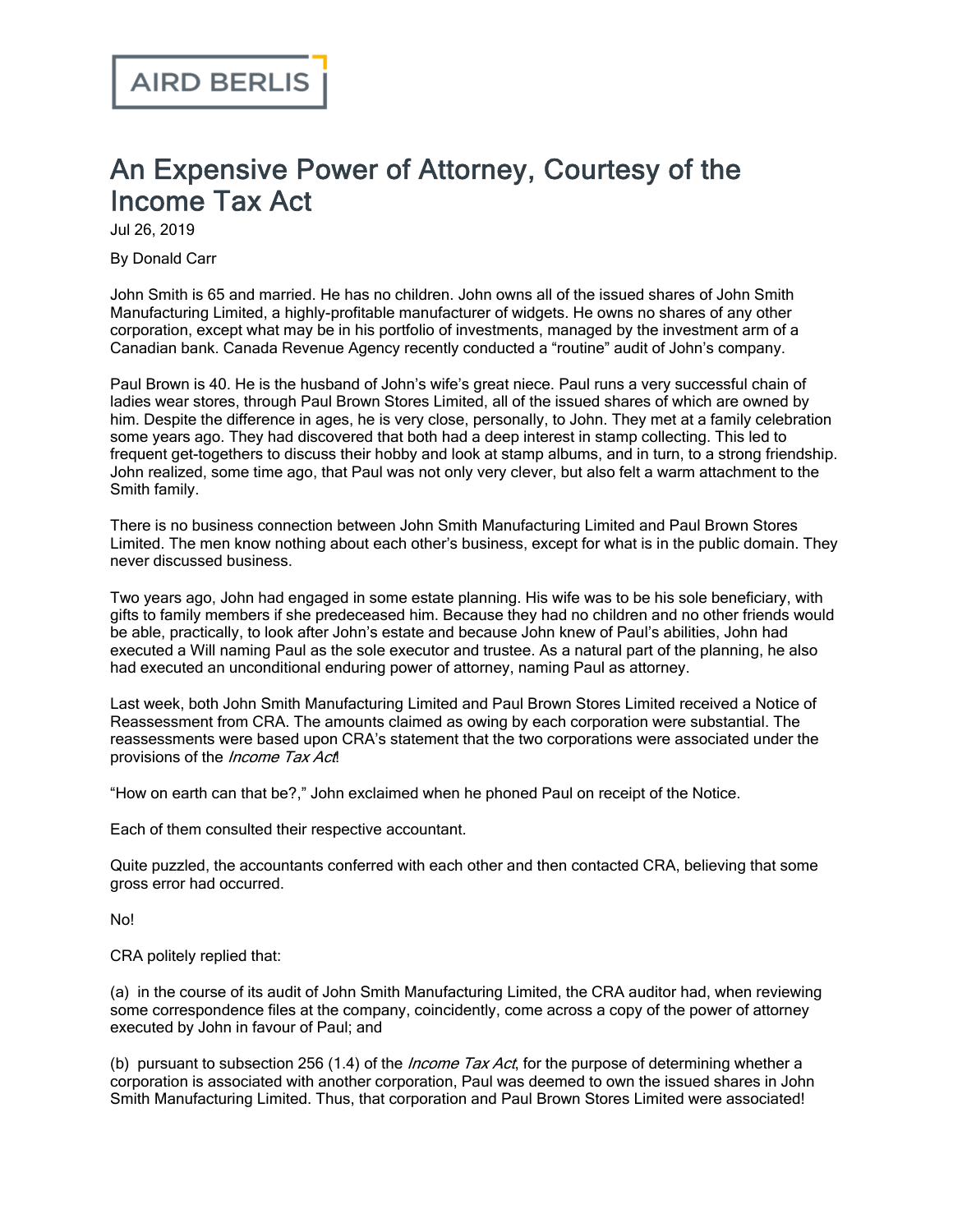"For the purpose of determining whether a corporation is associated with another corporation with which it is not otherwise associated, where a person … has a right at any time under a contract, in equity or otherwise, either immediately or in the future and either absolutely or contingently,

(a) to … control the voting rights of shares of the capital stock of a corporation, the person … shall, except where the right is not exercisable at that time because the exercise thereof is contingent on the death, bankruptcy or permanent disability of an individual, be deemed to own the shares at that time, or"

## (b) [irrelevant for this discussion]

After Smith hurriedly consulted his counsel, they pointed out to CRA that the "offending" power of attorney had, upon signing, been deposited immediately with Smith's lawyers, under a written direction, to be held in escrow and not released by them, unless they received a certificate from a physician licensed to practice in the jurisdiction where Smith then resided, to the effect that it was that physician's opinion, upon examination of Smith, that he "cannot manage his affairs."

The lawyers argued, first, that the power of attorney was not currently in effect. Secondly, it would not be released and would only become effective if, as and when the stated physician's certificate was received. And that may never happen! Brown could not now vote the shares.

As to the question of delivery of the power of attorney and it not being in effect, CRA pointed to the fact that it could "contingently" become operative. Thus, it fell within the wording of Subsection (1.4).

As to the fact that the power could not be released by the law firm, nor used, unless Smith could not "manage his affairs," CRA stated that the only exception to the effect of the Subsection is to be found in Subsection (1.4) (a), which refers only to "permanent disability," not to "cannot manage his affairs"!

 "But, how can anyone determine that there is permanent disability?," argued the lawyers. "We have all heard of people in a coma and then, even years later, recovering."

"Not our problem," responded a sympathetic CRA agent.

This tale of woe, though hypothetical, could easily occur.

A lawyer preparing a power of attorney may well know if the client controls a corporation. However, lawyers likely do not enquire if the individual proposed to be named as attorney controls a corporation! Should lawyers now be careful to pose that question? Certainly.

Is it feasible, though, to expect that an attorney will never control a corporation? Even if it were to be practical to ask the intended attorney to be careful and never control a corporation – which it isn't – to stretch a point, it is possible that the attorney might become a beneficiary of controlling shares from an estate, or by gift, or by becoming an attorney or personal representative of another person controlling a corporation and, thus, triggering association.

Another issue. What competent lawyer would recommend to a client that a power of attorney should be stated to become effective only if the client became "permanently disabled"? It is usually intended to have the power of attorney come into effect upon the grantor's inability to manage affairs, even if temporarily. The grantor might be hospitalized and be unable to manage affairs while there. And, in any event, is it probable that a physician will opine that a patient is *permanently* disabled?

One might assume that neither CRA nor the Ministry of Finance intended that the innocent appointment of an attorney in a document that might never become effective – or, if it did, not for some considerable time in the future – would trigger associated corporation status of totally unconnected or "unrelated" corporations. However, that is what can easily occur under the present legislation. And that has long been the opinion of CRA. See Technical Interpretations 9106955, 972653 and CRA Views, 1998 Round Table, 9814370.